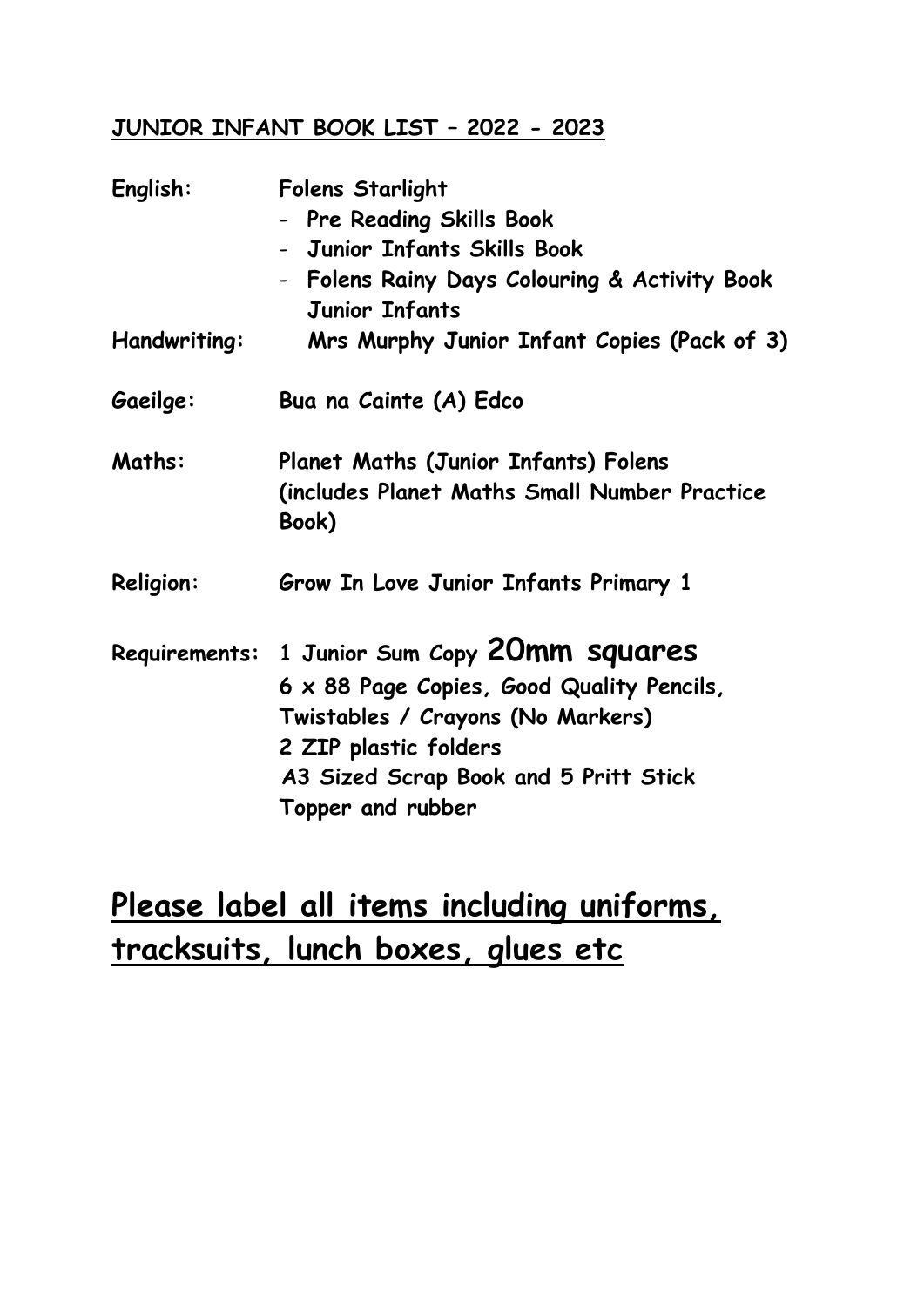### **Senior Infants Book List – 2022 – 2023**

| Religion:                                                                         | Grow in Love - Senior Infants Primary 2                                                                                                                                                                                           |
|-----------------------------------------------------------------------------------|-----------------------------------------------------------------------------------------------------------------------------------------------------------------------------------------------------------------------------------|
| Irish:                                                                            | Bua na Cainte B - Edco                                                                                                                                                                                                            |
| English:                                                                          | Folens Starlight Senior Infants Skills Book<br>Folens Rainy Days Colouring & Activity Book - Senior Inf.<br>Spellbound (Folens) - A complete Spelling Programme<br>(Purple Cover)Senior Inf                                       |
|                                                                                   | Handwriting - Mrs Murphy Senior Infants Copies (Pack of<br>2)                                                                                                                                                                     |
| Maths:                                                                            | Planet Maths Senior Infants (Folens)<br>(includes Planet Maths Small Number Practice Book)<br>CJ Fallon Mental Maths (Senior Infants)                                                                                             |
| Parer etc<br>$2 \times 20$ mm Junior sum copy<br>$1 \times 10$ mm Junior sum copy | 2 ZIP Plastic Folders and 1 x A3 sized Scrap Book<br>3 x 88 page Copies / Good Quality Pencils / 4 Pritt Stick / Rubber / Pencil<br>Crayons or Colouring Pencils. (No Markers)<br>3 x Project Copies (Blank space on top of page) |

# **Please include childrens names on all items including uniforms, track-suits, lunch boxes, glue, crayons, pencils etc.**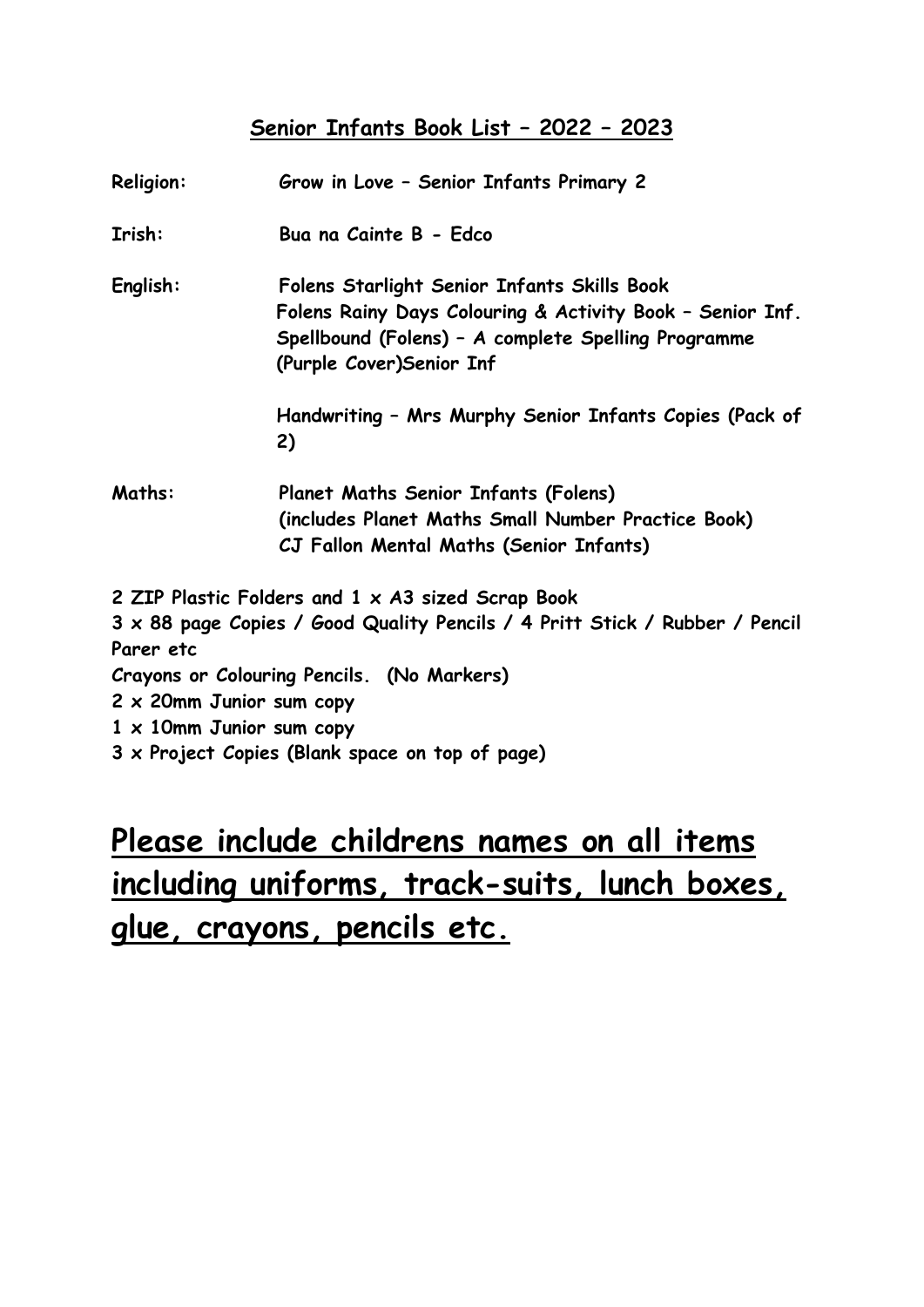#### **First Class Book List - 2022 - 2023**

| Irish:        | Bua na Cainte 1 (Edco)                                                                                                                                                                                                                                        |
|---------------|---------------------------------------------------------------------------------------------------------------------------------------------------------------------------------------------------------------------------------------------------------------|
| English:      | Folens Starlight -<br>Skills Book 1st Class<br>Combined Reading and Skills Book 1st Class<br>EDCO Handwriting with Mrs Murphy Pre-cursive C<br>Spellbound A (FOLENS) For First Class (Blue Cover)<br>Other reading texts available through book rental scheme |
| <b>Maths:</b> | Planet Maths Text (First Class) - Folens<br>Master Your Maths 1 (CJ Fallon)<br><b>Fallons Table Book</b><br>Tables Champion First Class (educate.ie)                                                                                                          |
| Religion:     | Grow In Love, First Class, Primary 3                                                                                                                                                                                                                          |
| Copies:       | $1 \times 120$ page copy<br>$4 \times 88$ page copies<br>2 x 5A Project Copy (Blank space on top)<br>2 x Maths Copy (10mm Squares)<br>Scoil Naomh Micheál Homework Diary (Available from<br>school in September)                                              |
| Requirements: | 2 Large Clear Pritt Stick, Twistables/Crayons (no<br>Markers) Rubber, Pencil Parer, 4 x HB Pencils.<br>A4 Scrapbook for art, 2 x A4 Zipped Pocket Folders.                                                                                                    |

# **Please label all items with child's name – on the outsides of books and copies and on the tops of all pencils**

**2 whiteboard dry wipe markers**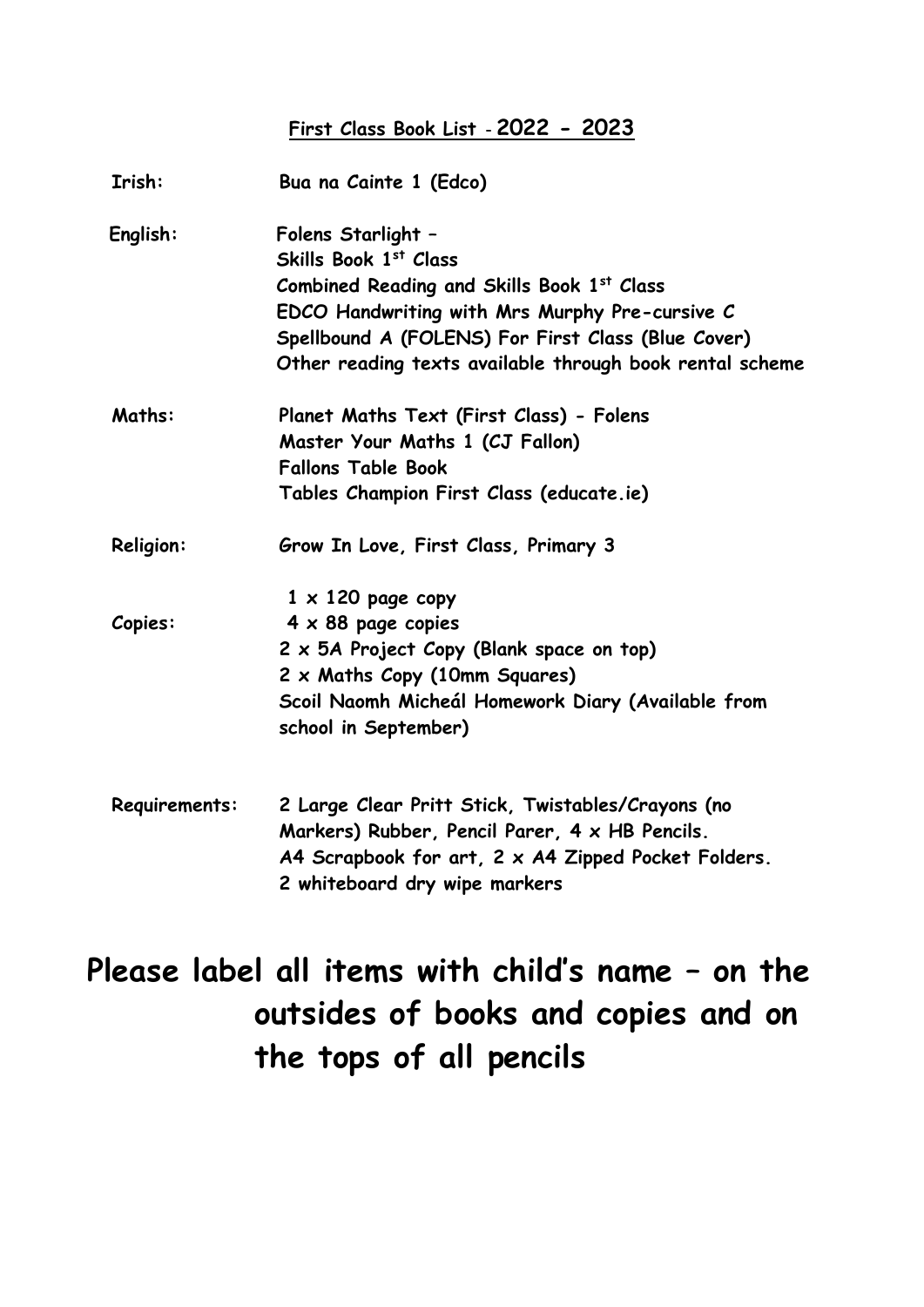#### **First Class Mixed Book List - 2022 - 2023**

| Irish:        | Bua na Cainte 1 (Edco)                                                                                                                                                                                                                                        |
|---------------|---------------------------------------------------------------------------------------------------------------------------------------------------------------------------------------------------------------------------------------------------------------|
| English:      | Folens Starlight -<br>Skills Book 1st Class<br>Combined Reading and Skills Book 1st Class<br>EDCO Handwriting with Mrs Murphy Pre-cursive C<br>Spellbound A (FOLENS) For First Class (Blue Cover)<br>Other reading texts available through book rental scheme |
| Maths:        | Planet Maths Text (First Class) - Folens<br>Master Your Maths 1 (CJ Fallon)<br><b>Fallons Table Book</b><br>Tables Champion First Class (educate.ie)                                                                                                          |
| Religion:     | Grow In Love, Second Class, Primary 4                                                                                                                                                                                                                         |
| Copies:       | $1 \times 120$ page copy<br>$4 \times 88$ page copies<br>2 x 5A Project Copy (Blank space on top)<br>$2 \times$ Maths Copy (10mm Squares)<br>Scoil Naomh Micheál Homework Diary (Available from<br>school in September)                                       |
| Requirements: | 2 Large Clear Pritt Stick, Twistables/Crayons (no<br>Markers) Rubber, Pencil Parer, 4 x HB Pencils.<br>A4 Scrapbook for art, 2 x A4 Zipped Pocket Folders.                                                                                                    |

# **Please label all items with child's name – on the outsides of books and copies and on the tops of all pencils**

**2 whiteboard dry wipe markers**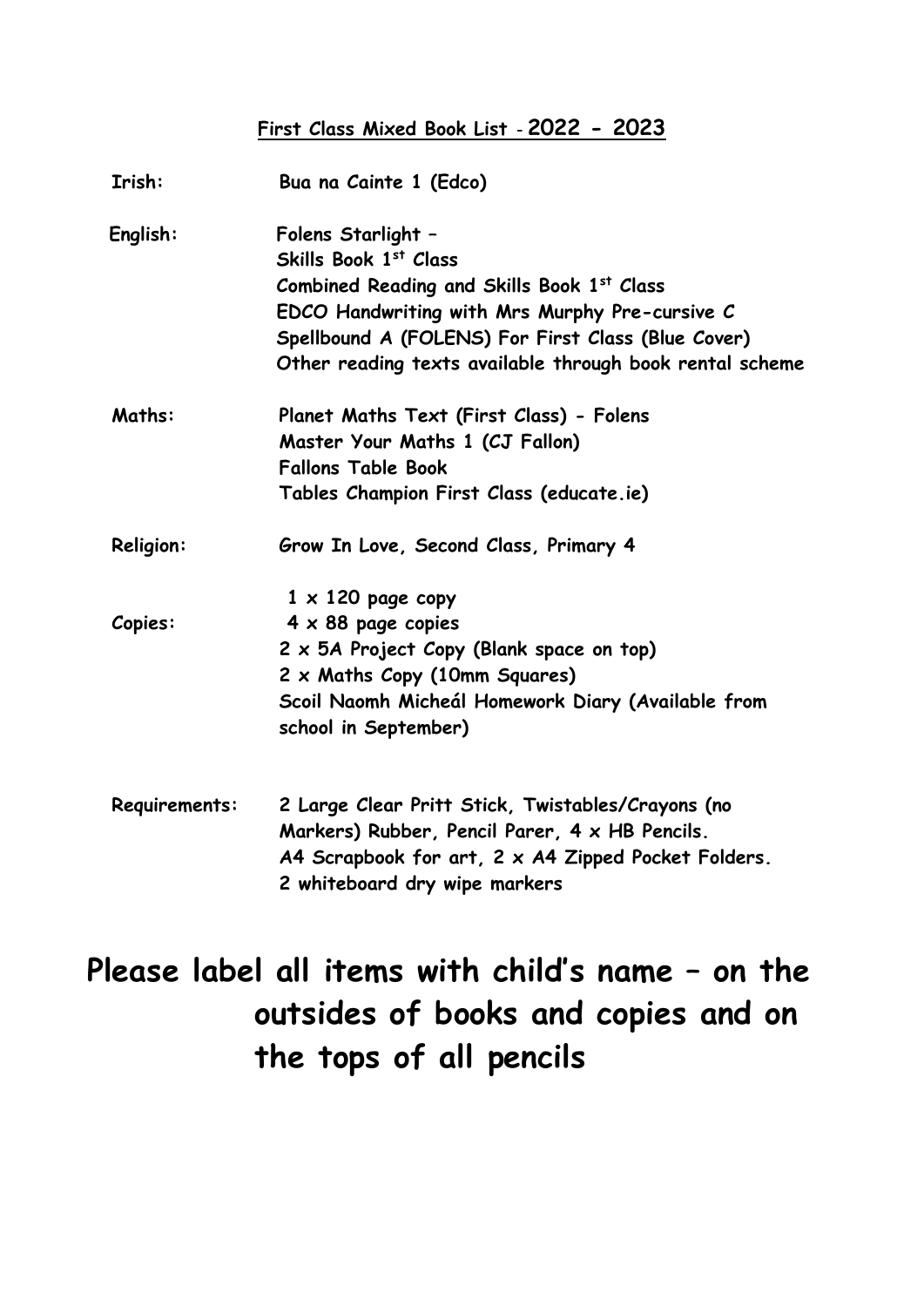### **Second Class Book List – 2022 – 2023**

| Religion:                | Grow in Love, Second Class, Primary 4                                                                                                                                                                                                                                                                                                        |
|--------------------------|----------------------------------------------------------------------------------------------------------------------------------------------------------------------------------------------------------------------------------------------------------------------------------------------------------------------------------------------|
| English:                 | Handwriting: Write On Cursive Handwriting Book,<br>(Book 1)<br>Folens Starlight -<br>Skills Book 2 <sup>nd</sup> Class<br>Combined Reading and Skills Book 2 <sup>nd</sup> Class<br>Other Reading Text available through book rental<br>scheme<br>Spellbound B (Folens) for second class                                                     |
| Gaeilge:                 | Bua na Cainte 2 (Edco)                                                                                                                                                                                                                                                                                                                       |
| Maths:                   | Planet Maths Second Class (Folens)<br>Master Your Maths 2 (CJ Fallon)<br>Tables Champion 2 <sup>nd</sup> Class (Educate.ie)                                                                                                                                                                                                                  |
| <b>Other Essentials:</b> | <b>Fallon's Table Book</b><br>Scoil Naomh Micheál Homework Diary (Available<br>from school in September)                                                                                                                                                                                                                                     |
| Copies:                  | $1 \times C3$ Sum Copies<br>$1 \times A4$ hardback copy<br>10 x 88 Page Exercise Copies<br>2 x Pritt Stick, Crayons or Colouring Pencils<br>3 x HB pencils, Rubber, Sharpener, 30cm Ruler,<br><b>Red Pens</b><br>1 Scrapbook<br>1 A4 Display Folder<br>Zipped Pocket Folder<br>2 Project Copies (blank space on top)<br>2 Whiteboard Markers |

• **Please put label with child's name on everything**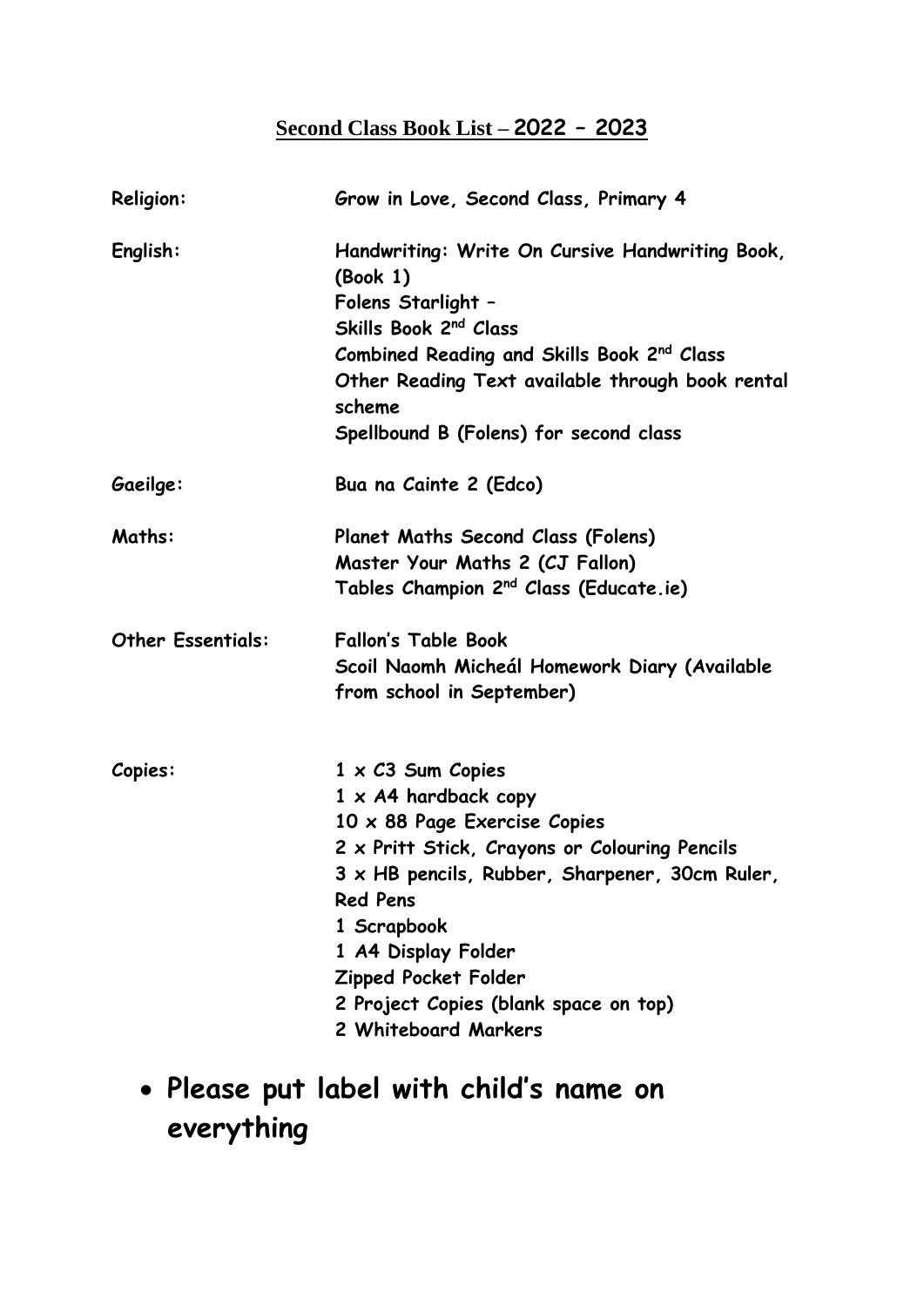|                          | Third Class Book List - 2022 - 2023            |                                                |
|--------------------------|------------------------------------------------|------------------------------------------------|
| Gaeilge:                 | Irish Text - (Book Rental Scheme)              |                                                |
|                          | Fuaimeanna agus Focail (3 <sup>rd</sup> Class) |                                                |
| English:                 | English Text Book Rental Scheme                |                                                |
|                          | Spellbound C (Folens) for $3^{rd}$ Class       |                                                |
|                          |                                                | English Dictionary (Collins/Oxford Mini        |
|                          | Dictionary)                                    |                                                |
|                          |                                                | Write On Cursive Handwriting Workbook (Book 2) |
| Maths:                   |                                                | Maths text only available through book rental  |
|                          | scheme                                         |                                                |
|                          | Table Toppers 3rd Class (CJ Fallon)            |                                                |
|                          | Table Book (Fallon's)                          |                                                |
|                          | Master Your Maths 3 (CJ Fallon)                |                                                |
| SESE:                    |                                                | Text only available through book rental scheme |
|                          | (SESE Explorers)                               |                                                |
| Atlas:                   | Oxford School Atlas (CJ Fallon)                |                                                |
| Religion:                | Grow In Love, Third Class, Primary 5           |                                                |
| Copies:                  | $3 \times C3$ (88 Page Maths)                  |                                                |
|                          | $10 \times A11$ (88 Page Ruled)                |                                                |
|                          | $1 \times$ Handwriting Copy (narrow feint)     |                                                |
|                          | 3 x A4 Hardback Copies                         |                                                |
|                          | $1 \times A3$ sized zipped plastic folder      |                                                |
|                          | Scoil Naomh Micheál Homework Diary (Available  |                                                |
|                          | from school in September)                      |                                                |
| <b>Other Essentials:</b> | $6 \times$ HB Pencils                          | $4 \times$ Red Biro                            |
|                          | Sharpener                                      | Set Of Colouring Pencils                       |
|                          | <b>Rubber</b>                                  | 4 x Pritt Stick                                |
|                          | 1 Ruler                                        | 2 x A4 Display Folders (To                     |
|                          |                                                | hold Photocopies)                              |
|                          |                                                | 4 Whiteboard dry wipe markers (Blue/Black)     |
|                          | 1 Packet thin Crayola Markers                  |                                                |
|                          |                                                | 24 Litre Plastic Storage Box With Lid (25cm x  |
|                          | $25cm \times 42cm$                             |                                                |
|                          | Please label all belongings                    |                                                |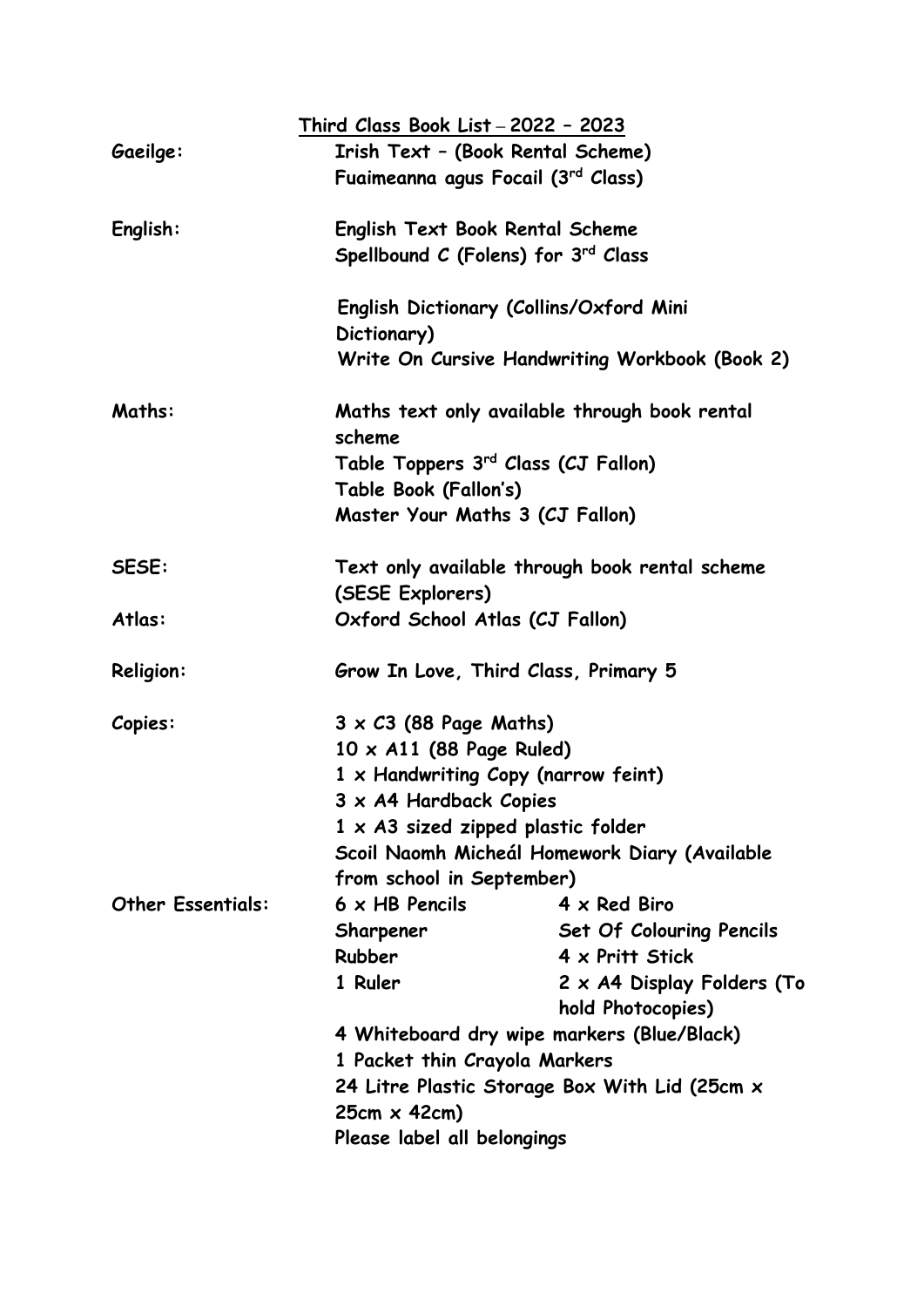|              | <u> Fourth Class Book List - 2022 - 2023</u>                                                                                                                                                                                            |
|--------------|-----------------------------------------------------------------------------------------------------------------------------------------------------------------------------------------------------------------------------------------|
| Gaeilge:     | Irish Text (Book Rental Scheme)<br>Foclóir Gaeilge (Ó Siocfhradha - An Comhlacht<br>Oideachais) - Purple Cover<br>Fuaimeanna agus Focail (4 <sup>th</sup> Class)                                                                        |
| English      | Text Book (Book Rental Scheme)<br>English Dictionary (Collins or Oxford Mini<br>Dictionary)<br>Spellbound D (Folens) for 4 <sup>th</sup> Class                                                                                          |
| Maths:       | Maths text only available through book rental<br>scheme<br>Tables Book (Fallon's) Keep from 3rd Class<br>Master Your Maths 4 (CJ Fallon)                                                                                                |
| Religion:    | Grow In Love, Fourth Class, Primary 6                                                                                                                                                                                                   |
| <b>SESE:</b> | Text only available through book rental scheme<br>(SESE Explorers)                                                                                                                                                                      |
| Atlas:       | Oxford School Atlas (CJ Fallon) Keep from 3rd<br>Class                                                                                                                                                                                  |
| Copies:      | 1 x A4 Hardback copies (Please also carry forward<br>hardbacked copies from third class)<br>$4 \times$ Maths Copies<br>$10 \times 88$ Page Writing copies<br>Scoil Naomh Micheál Homework Diary (Available<br>from school in September) |
|              | <b>Other Requirements:</b><br>4 Pencils,<br>$\bullet$<br>• Sharpener,<br>• Rubber,<br>• 2 Rulers,<br>• 4 Red Biros<br>• 2 blue/black biros<br>• Packet colouring pencils/crayons<br>2 Pritt Stick                                       |

- **1 A4 Display Folder**
- **24 Litre Plastic Storage Box With Lid**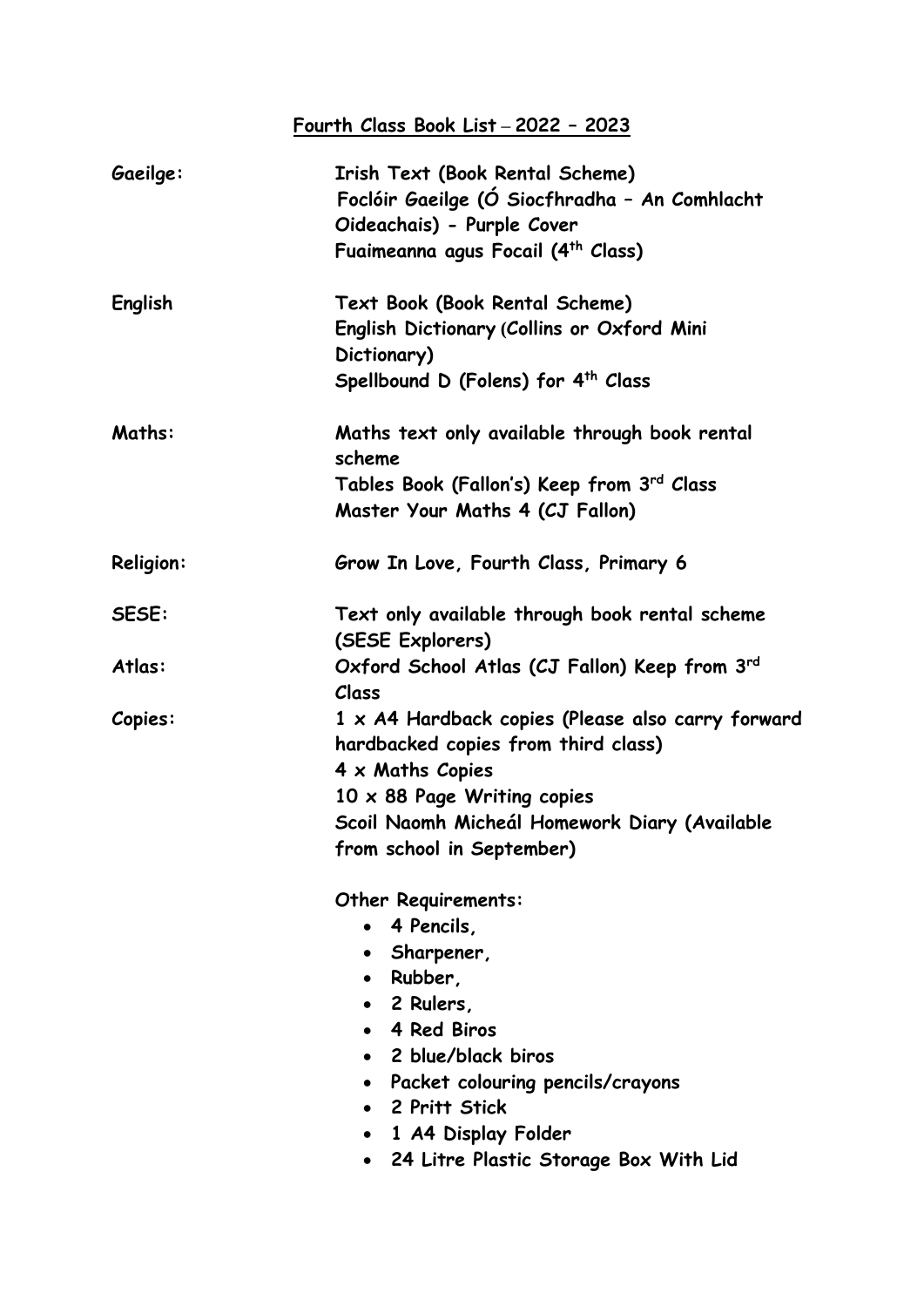#### **5 th Class Book List 2022 – 2023**

| English:                 | English Text Book Rental Scheme<br>English Dictionary (Collins or Oxford Mini)<br>Thesaurus<br>Write On - Follow Up Work Book (Cursive)<br>Spellbound E (Folens) for 5 <sup>th</sup> class                          |
|--------------------------|---------------------------------------------------------------------------------------------------------------------------------------------------------------------------------------------------------------------|
| Gaeilge:                 | Irish Texts - Book Rental Scheme<br>Fóclóir Gaeilge (Ó Siocfhradha - An Comhlacht<br>Oideachais) Purple Cover<br>Fuaimeanna Agus Focail (5 <sup>th</sup> Class)<br>Briathra-A student's guide to Irish Verbs (Gill) |
| Maths:                   | Maths text only available through book rental<br><b>Scheme</b><br>Master your Maths 5 (CJ Fallon)                                                                                                                   |
| SESE:                    | Text only available through book rental scheme<br>(SESE Explorers)<br>Fallons Map Workbook 1<br>Oxford School Atlas (CJ Fallon)                                                                                     |
| Religion:                | Grow In Love, Fifth Class, Primary 7                                                                                                                                                                                |
| Copies:                  | 3 X A4 Ruled Hardcover Copies (ruled)<br>$10 \times 88$ Page School Writing<br>$4 \times 88$ page Maths Copies<br>Scoil Naomh Micheál Homework Diary (Available<br>from School in September)                        |
| <b>Other Essentials:</b> | Pencils/Red and blue/black biros<br><b>Colouring Pencils / Crayons</b><br>Ruler, eraser and sharpener<br>Set of Mathematical Instruments<br>3 x Pritt Stick. Folder for worksheets                                  |

**36 Litre Strong Plastic Storage Box With Lid (approx. 48.5x33.8x25.2cm)**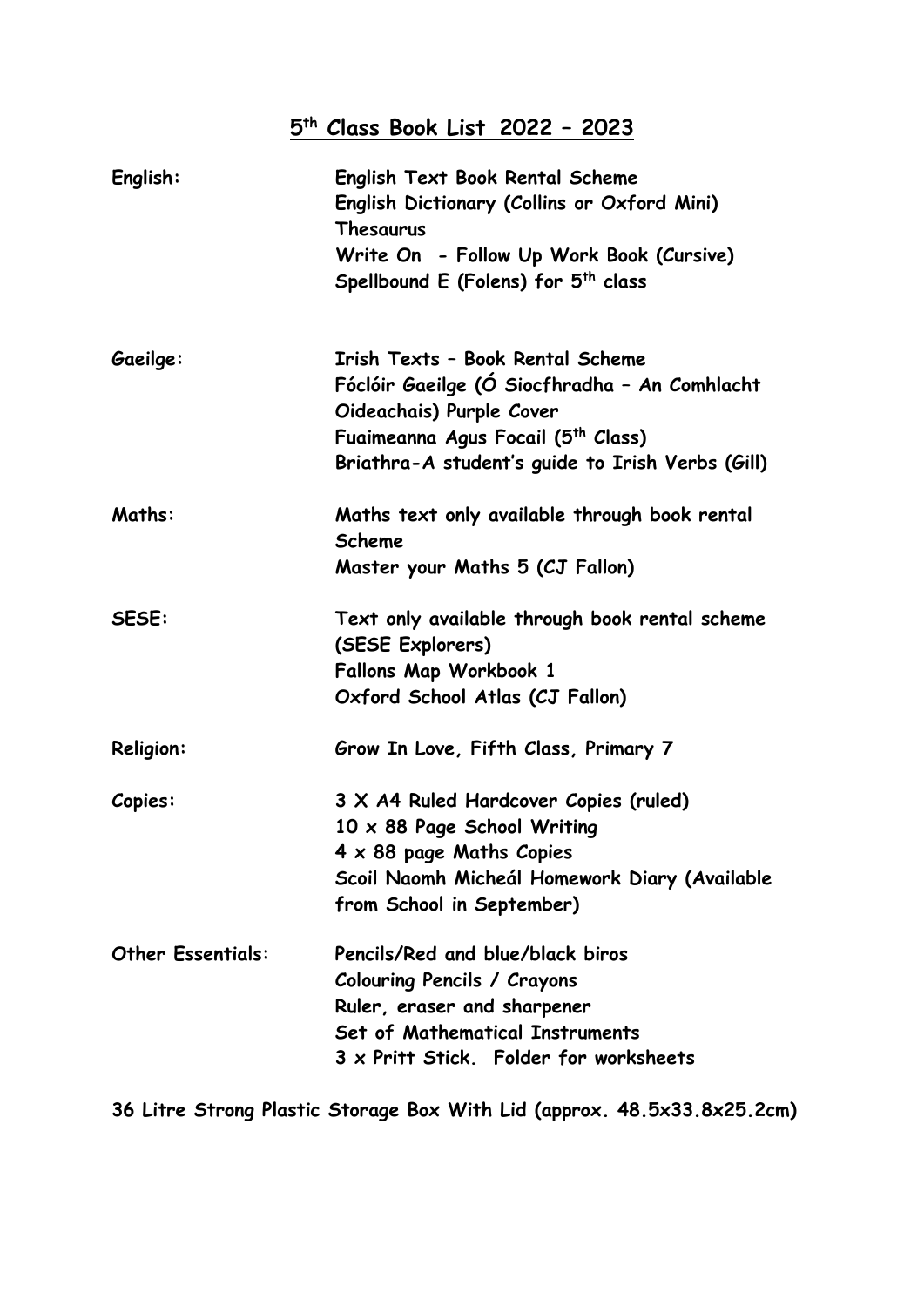**6 th Class Booklist 2022-2023**

| Gaeilge:  | Irish Texts (Book Rental Scheme)<br>Fuaimeanna Agus Focail (6 <sup>th</sup> Class)<br>Foclóir Gaeilge (Ó Siocfhradha - An Comhlact Oideachais Purple<br>Cover<br>Briathra - A Student's Guide to Irish Verbs (Gill)- carry<br>forward from5th class |
|-----------|-----------------------------------------------------------------------------------------------------------------------------------------------------------------------------------------------------------------------------------------------------|
| English:  | Text Book (Rental Scheme)<br>English Dictionary (eg. Collins or Oxford Mini Dictionary)<br>Thesaurus<br>Spellbound F (Folens) for 6 <sup>th</sup> class                                                                                             |
| Maths:    | Text only available through book rental scheme<br>Master Your Maths 6 (CJ Fallon)                                                                                                                                                                   |
| Religion: | Grow in Love - Sixth Class Primary 8<br>My Confirmation Year (Veritas) - Purple Cover                                                                                                                                                               |
| SESE:     | Text only available through book rental scheme<br>(SESE Explorers)<br>Oxford School Atlas (CJ Fallon)<br>Fallons Map Workbook 2 New Edition                                                                                                         |
|           | Scoil Naomh Micheál Homework Diary (Available from school in<br>September)<br>40/80 page Display Folder (To hold photocopied sheets)<br>Essential to be 40/80 page - no smaller                                                                     |
| Copies:   | $4 \times C3$ (88 page maths)<br>$10 \times A11$ (88 page lined)<br>2 x A4 Hardback Copies                                                                                                                                                          |
|           | Other Essentials: Blue & Red Biros, $2 \times 2B$ Pencils, Erasable Pens,<br>Sharpener, Rubber.<br>Ruler<br>Set of Colouring Pencils or Crayons<br><b>Mathematical Set</b><br><b>Pritt Stick</b><br>24 Litre Plastic Storage Box With Lid           |